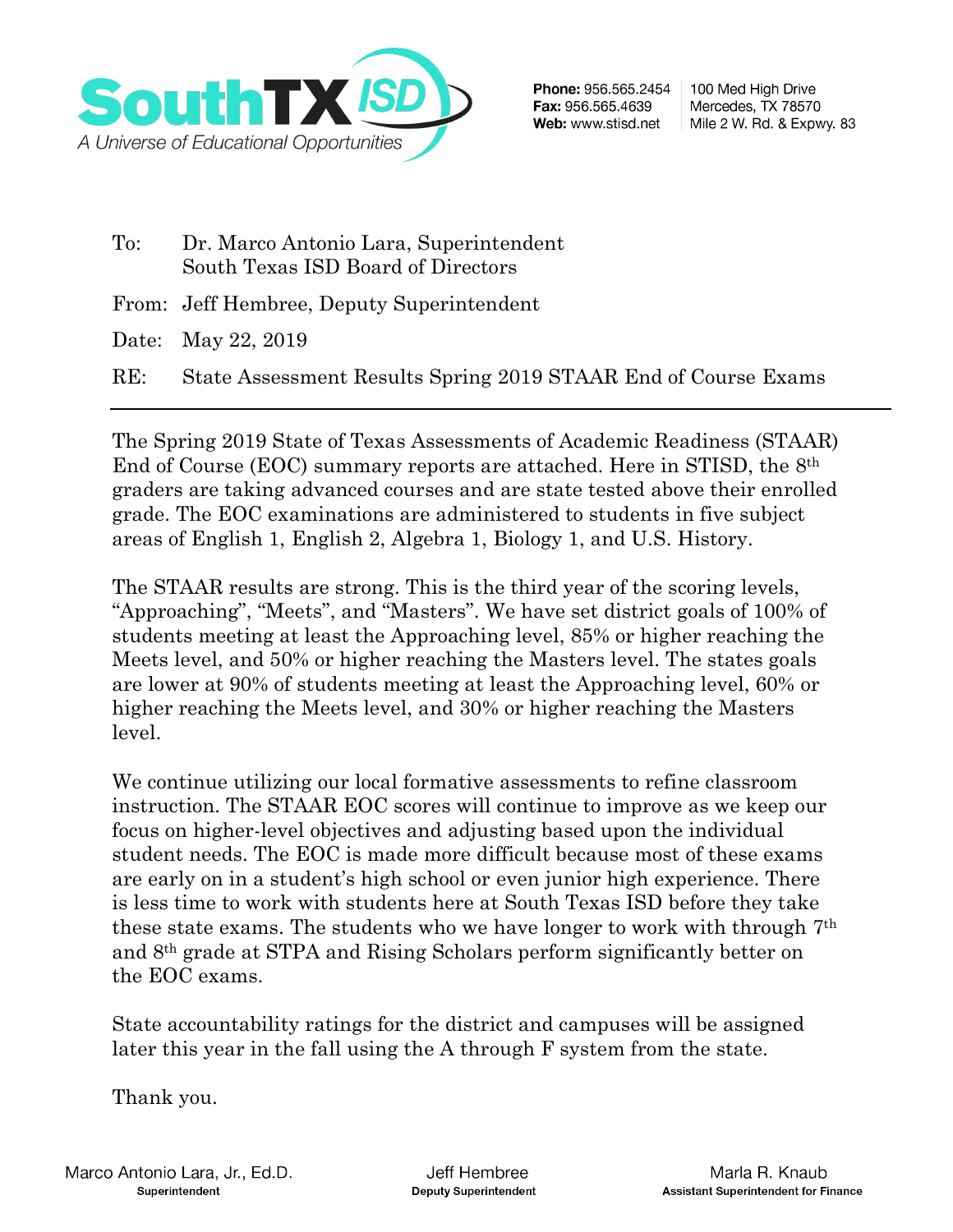## **State of Texas Assessments of Academic Readiness (STAAR) Spring 2019 End of Course Examinations South Texas ISD**

| <b>District Goal 100 Percent</b>                      | Percentage Approaches Level |                |           |           |         |             |  |  |  |
|-------------------------------------------------------|-----------------------------|----------------|-----------|-----------|---------|-------------|--|--|--|
| State Goal 90 Percent                                 | Algebra 1                   | <b>Biology</b> | English 1 | English 2 | US Hist | Total - All |  |  |  |
| South Texas Preparatory Academy                       | 98                          | 100            | 100       |           |         | 99          |  |  |  |
| Rising Scholars Academy of South Texas                | 100                         | 100            | 100       |           |         | 100         |  |  |  |
| South Texas Business, Education, & Technology Academy | 98                          | 91             | 84        | 87        | 99      | 90          |  |  |  |
| South Texas Academy for Medical Professions           | 96                          | 96             | 82        | 85        | 99      | 90          |  |  |  |
| South Texas High School for Health Professions        | 89                          | 95             | 90        | 96        | 100     | 96          |  |  |  |
| The Science Academy of South Texas                    | 83                          | 97             | 93        | 97        | 99      | 96          |  |  |  |
| Total District - South Texas ISD                      | 98                          | 98             | 89        | 91        | 99      | 95          |  |  |  |

| <b>District Goal 85 Percent or Higher</b>             | Percentage Meets Level |         |           |           |                |             |  |  |  |
|-------------------------------------------------------|------------------------|---------|-----------|-----------|----------------|-------------|--|--|--|
| State Goal 60 Percent                                 | Algebra 1              | Biology | English 1 | English 2 | <b>US Hist</b> | Total - All |  |  |  |
| South Texas Preparatory Academy                       | 89                     | 98      | 100       |           |                | 94          |  |  |  |
| Rising Scholars Academy of South Texas                | 99                     | 93      | 100       |           |                | 96          |  |  |  |
| South Texas Business, Education, & Technology Academy | 82                     | .58     | 72        | 72        | 84             | 70          |  |  |  |
| South Texas Academy for Medical Professions           | 67                     | 79      | 74        | 70        | 85             | 76          |  |  |  |
| South Texas High School for Health Professions        | 63                     | 81      | 84        | -87       | 88             | 86          |  |  |  |
| The Science Academy of South Texas                    | 62                     | 76      | 86        | 92        | 95             | 88          |  |  |  |
| Total District - South Texas ISD                      | 89                     | 88      | 80        | 81        | 86             | 85          |  |  |  |

| <b>District Goal 50 Percent or Higher</b>             | Percentage Masters Level |         |           |           |                |             |  |  |  |
|-------------------------------------------------------|--------------------------|---------|-----------|-----------|----------------|-------------|--|--|--|
| State Goal 30 Percent                                 | Algebra 1                | Biology | English 1 | English 2 | <b>US Hist</b> | Total - All |  |  |  |
| South Texas Preparatory Academy                       | 72                       | 71      | 66        |           |                | 71          |  |  |  |
| Rising Scholars Academy of South Texas                | 83                       | 56      | 72        |           |                | 70          |  |  |  |
| South Texas Business, Education, & Technology Academy | 61                       | 17      | 16        | 14        | 58             | 24          |  |  |  |
| South Texas Academy for Medical Professions           | 37                       | 39      | 15        |           | 49             | 26          |  |  |  |
| South Texas High School for Health Professions        | 26                       | 45      | 20        | 18        | 53             | 30          |  |  |  |
| The Science Academy of South Texas                    | 38                       | 42      | 32        | 33        | 75             | 45          |  |  |  |
| Total District - South Texas ISD                      | 70                       | 53      | 27        | 18        | 55             | 43          |  |  |  |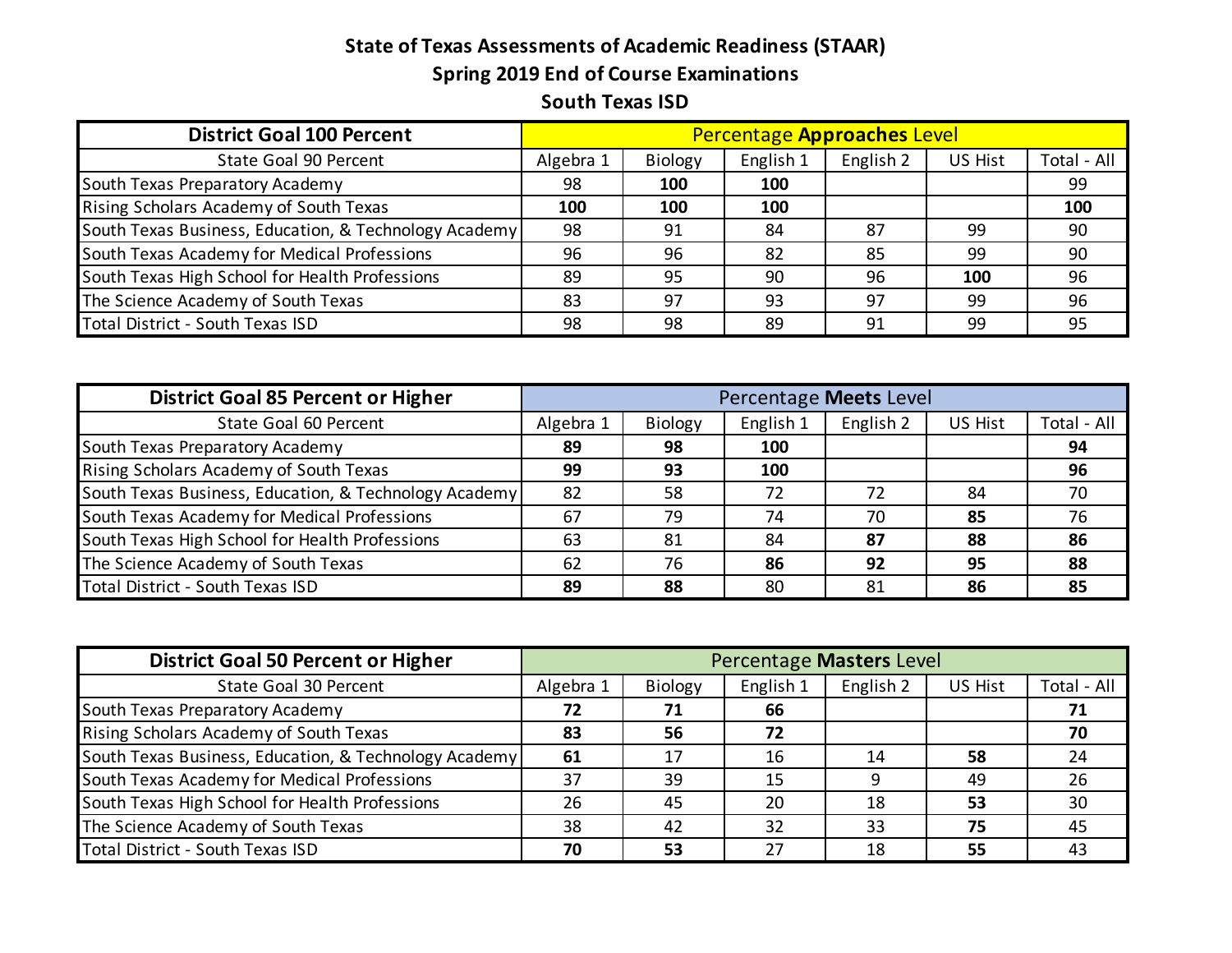## **State of Texas Assessments of Academic Readiness (STAAR) Spring 2019 End of Course Examinations South Texas ISD**

|                                                       | Percentage Change Current Year From Prior Year Approaches Level |               |                                             |           |               |                |  |  |  |  |  |
|-------------------------------------------------------|-----------------------------------------------------------------|---------------|---------------------------------------------|-----------|---------------|----------------|--|--|--|--|--|
|                                                       | Algebra 1                                                       | Biology       | English 1                                   | English 2 | US Hist       | Total - All    |  |  |  |  |  |
| South Texas Preparatory Academy                       |                                                                 |               | same as prior stayed at 100% stayed at 100% |           |               | same as prior  |  |  |  |  |  |
| Rising Scholars Academy of South Texas                | stayed at 100%                                                  | $+1$          | stayed at 100%                              |           |               | stayed at 100% |  |  |  |  |  |
| South Texas Business, Education, & Technology Academy | $+2$                                                            | -4            | same as prior                               | $+2$      | $+2$          |                |  |  |  |  |  |
| South Texas Academy for Medical Professions           | $+8$                                                            | $+1$          | $-3$                                        | $+4$      | same as prior |                |  |  |  |  |  |
| South Texas High School for Health Professions        | $+5$                                                            | $-2$          | $-3$                                        | $+4$      | $+1$          | $+2$           |  |  |  |  |  |
| The Science Academy of South Texas                    |                                                                 | $-2$          | $+2$                                        | $+1$      | same as prior | same as prior  |  |  |  |  |  |
| Total District - South Texas ISD                      |                                                                 | same as prior |                                             | +3        | $+1$          |                |  |  |  |  |  |

|                                                       | Percentage Change Current Year From Prior Year Meets Level |                   |                |               |                |             |  |  |  |  |  |  |
|-------------------------------------------------------|------------------------------------------------------------|-------------------|----------------|---------------|----------------|-------------|--|--|--|--|--|--|
|                                                       | Algebra 1                                                  | Biology           | English 1      | English 2     | <b>US Hist</b> | Total - All |  |  |  |  |  |  |
| South Texas Preparatory Academy                       | +5                                                         | $^{\mathrm {+1}}$ | stayed at 100% |               |                |             |  |  |  |  |  |  |
| Rising Scholars Academy of South Texas                | +4                                                         | $+3$              | stayed at 100% |               |                |             |  |  |  |  |  |  |
| South Texas Business, Education, & Technology Academy | $+5$                                                       | $-11$             | $+10$          |               | $+8$           |             |  |  |  |  |  |  |
| South Texas Academy for Medical Professions           | -6                                                         | $+18$             | $+4$           | $+6$          | same as prior  |             |  |  |  |  |  |  |
| South Texas High School for Health Professions        | $+14$                                                      | $-4$              | $+2$           | ÷             | same as prior  |             |  |  |  |  |  |  |
| The Science Academy of South Texas                    |                                                            | -9                | $+3$           | same as prior | $+1$           |             |  |  |  |  |  |  |
| Total District - South Texas ISD                      |                                                            | $+5$              | $+1$           | -42           | same as prior  |             |  |  |  |  |  |  |

|                                                       | Percentage Change Current Year From Prior Year Masters Level |               |           |               |                |             |  |  |  |  |  |  |
|-------------------------------------------------------|--------------------------------------------------------------|---------------|-----------|---------------|----------------|-------------|--|--|--|--|--|--|
|                                                       | Algebra 1                                                    | Biology       | English 1 | English 2     | <b>US Hist</b> | Total - All |  |  |  |  |  |  |
| South Texas Preparatory Academy                       | $+12$                                                        |               | $+5$      |               |                | $+3$        |  |  |  |  |  |  |
| Rising Scholars Academy of South Texas                | +3                                                           | - 7           | $+25$     |               |                | $+3$        |  |  |  |  |  |  |
| South Texas Business, Education, & Technology Academy | $+15$                                                        | same as prior | $+8$      | $+4$          | $+13$          | $+1$        |  |  |  |  |  |  |
| South Texas Academy for Medical Professions           |                                                              | $+18$         | $+8$      | -1            | same as prior  | +6          |  |  |  |  |  |  |
| South Texas High School for Health Professions        | $+10$                                                        | $+9$          | $+9$      | -9            | $-3$           | $+1$        |  |  |  |  |  |  |
| The Science Academy of South Texas                    |                                                              | -3            | $+9$      | same as prior | $+2$           | $+3$        |  |  |  |  |  |  |
| Total District - South Texas ISD                      | $+13$                                                        | +6            | $+8$      | same as prior |                |             |  |  |  |  |  |  |